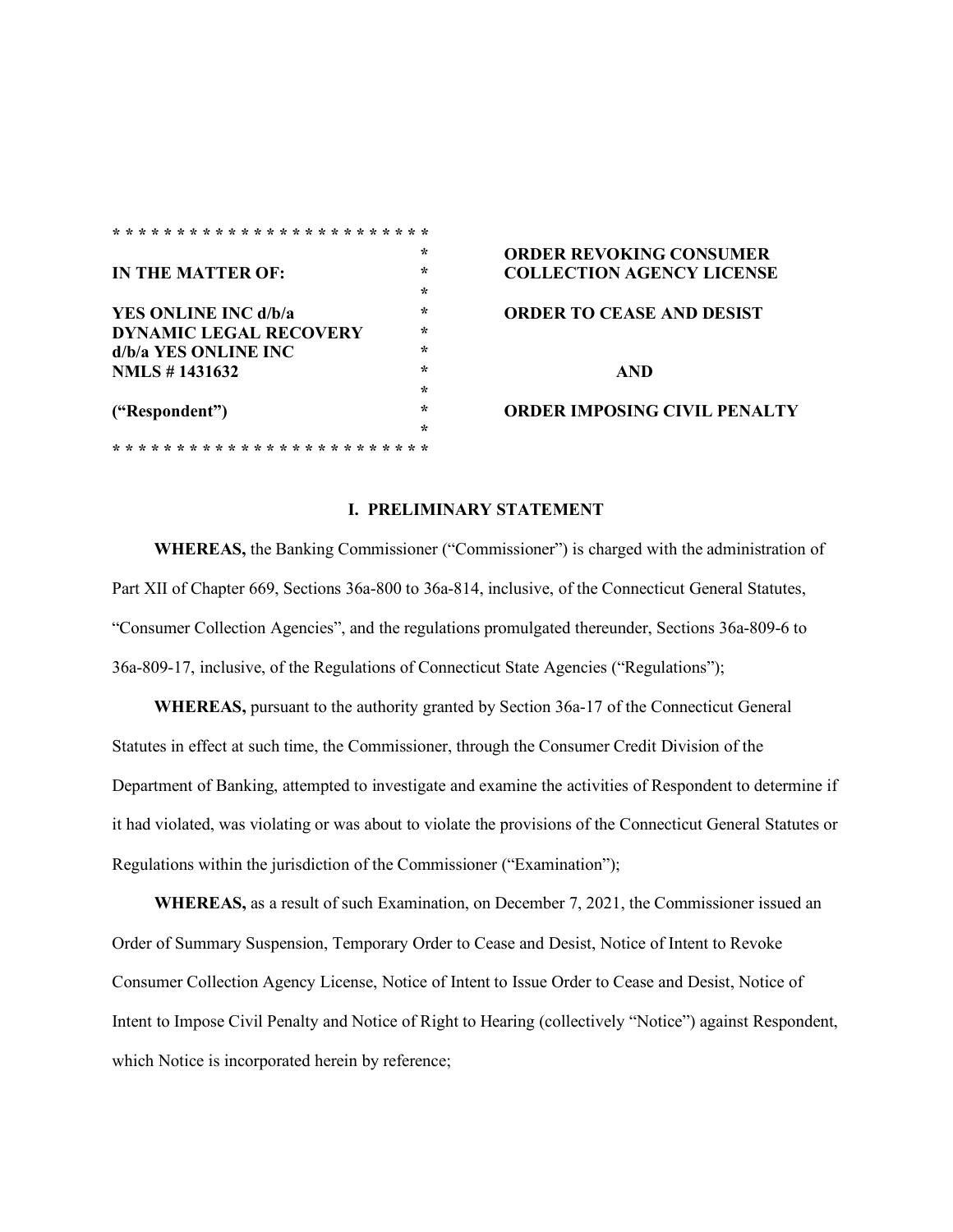**WHEREAS,** on December 7, 2021, the Notice was sent by e-mail to the individual designated as the primary contact in the contact employee fields on the Nationwide Multistate Licensing System and Registry;

**WHEREAS,** the Notice provided Respondent with the opportunity for a hearing and stated that if a hearing was not requested within 14 days following receipt of the Notice, the Commissioner would issue an order revoking Respondent's license to act as a consumer collection agency in Connecticut from its main office at 25600 Rye Canyon Road Suite 209, Santa Clarita, California, an order that Respondent cease and desist from violating Section 36a-17(e) of the Connecticut General Statutes, and may order that a civil penalty in an amount not to exceed One Hundred Thousand Dollars (\$100,000) per violation be imposed upon Respondent;

**WHEREAS,** Respondent failed to request a hearing within the prescribed time period;

**WHEREAS,** the Commissioner alleged in the Notice, with respect to the activity described therein, that Respondent failed to provide records requested during the Examination or to otherwise cooperate with the Commissioner, in violation of Section 36a-17(e) of the Connecticut General Statutes, which constitutes sufficient grounds to revoke Respondent's license to act as a consumer collection agency in Connecticut pursuant to Section 36a-804(a) of the Connecticut General Statutes and subsections (a) and (b) of Section 36a-51 of the Connecticut General Statutes, forms the basis to issue an order to cease and desist against Respondent pursuant to Section 36a-52(a) of the Connecticut General Statutes, as amended by Public Act 21-130, and to impose a civil penalty against Respondent pursuant to Section 36a-50(a) of the Connecticut General Statutes, as amended by Public Act 21-130;

**WHEREAS,** the Commissioner further alleged in the Notice that Respondent's conduct renders the Commissioner unable to determine that the financial responsibility, character, reputation, integrity and general fitness of Respondent are such to warrant belief that the business will be operated soundly and efficiently, in the public interest and consistent with the purposes of Sections 36a-800 to 36a-814, inclusive, as required pursuant to Section  $36a-801(c)(2)$  of the Connecticut General Statutes as amended by Public Act 21-138, and constitutes sufficient grounds for the Commissioner deny an application for

- 2 -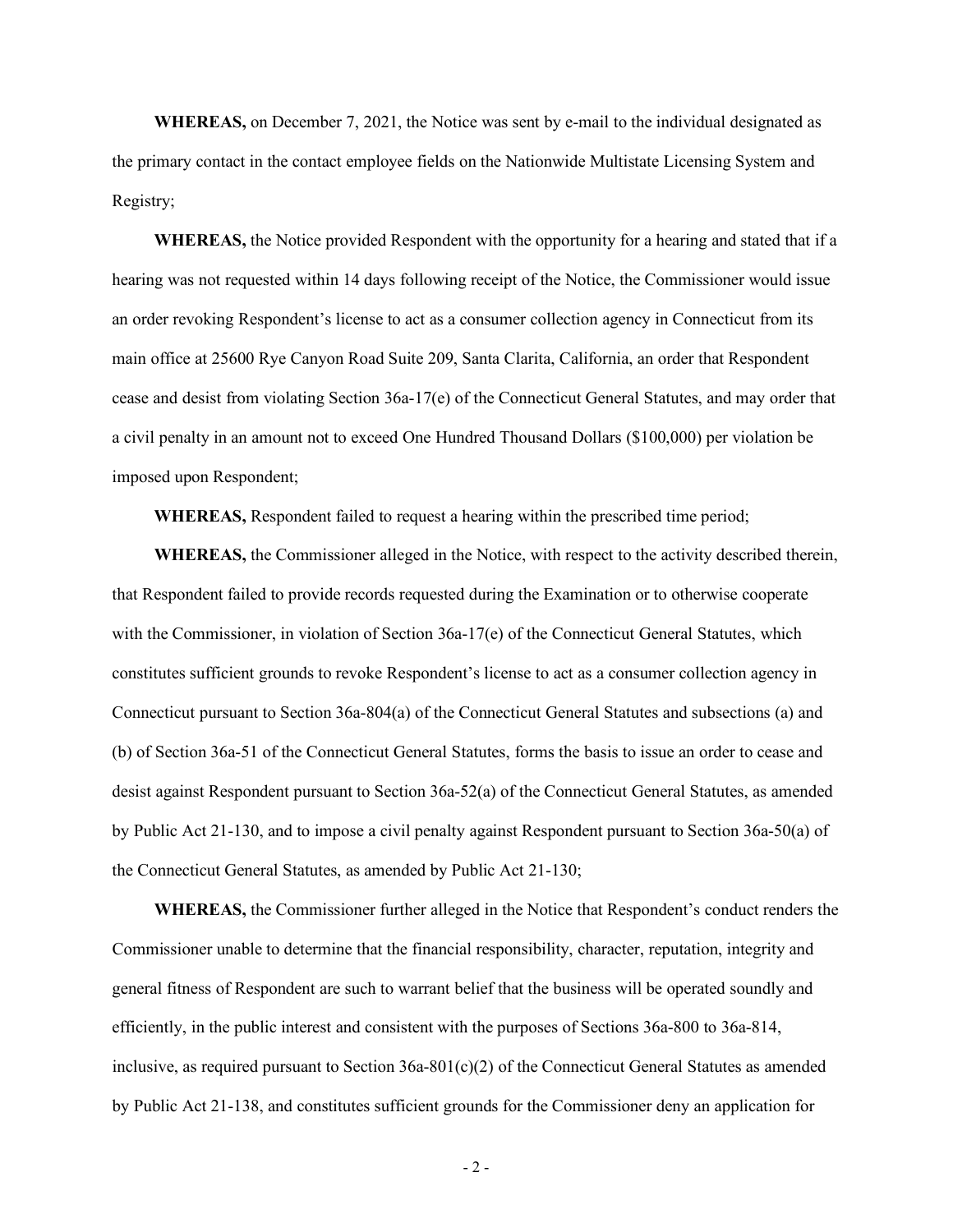such license and, in turn, constitutes sufficient grounds for the Commissioner to revoke Respondent's license to act as a consumer collection agency in Connecticut pursuant to Section 36a-804(a) of the Connecticut General Statutes and subsections (a) and (b) of Section 36a-51 of the Connecticut General Statutes;

**WHEREAS,** Section 36a-51(b) of the Connecticut General Statutes provides, in pertinent part, that "[i]f the licensee does not request a hearing within the time specified in the notice . . . , the commissioner shall . . . revoke . . . the license. No such license shall be . . . revoked except in accordance with the provisions of chapter 54";

**WHEREAS,** Section 36a-52(a) of the Connecticut General Statutes, as amended, provides, in pertinent part, that "[i]f the person does not request a hearing within the time specified in the notice . . . , the commissioner shall issue an order to cease and desist against the person. No such order shall be issued except in accordance with the provisions of chapter 54";

**WHEREAS,** Section 36a-50(a)(2) of the Connecticut General Statutes provides, in pertinent part, that "[i]f such person does not request a hearing within the time specified in the notice or fails to appear at the hearing, the commissioner may, as the facts require, order that a civil penalty not exceeding one hundred thousand dollars per violation be imposed upon such person";

**WHEREAS,** Section 36a-50(a)(3) of the Connecticut General Statutes provides that "[e]ach action undertaken by the commissioner under this subsection shall be in accordance with the provisions of chapter 54";

**AND WHEREAS,** Section 36a-1-31(a) of the Regulations provides, in pertinent part, that "[w]hen a party fails to request a hearing within the time specified in the notice, the allegations against the party may be deemed admitted. Without further proceedings or notice to the party, the commissioner shall issue a final decision in accordance with section 4-180 of the Connecticut General Statutes and section 36a-1-52 of the Regulations of Connecticut State Agencies".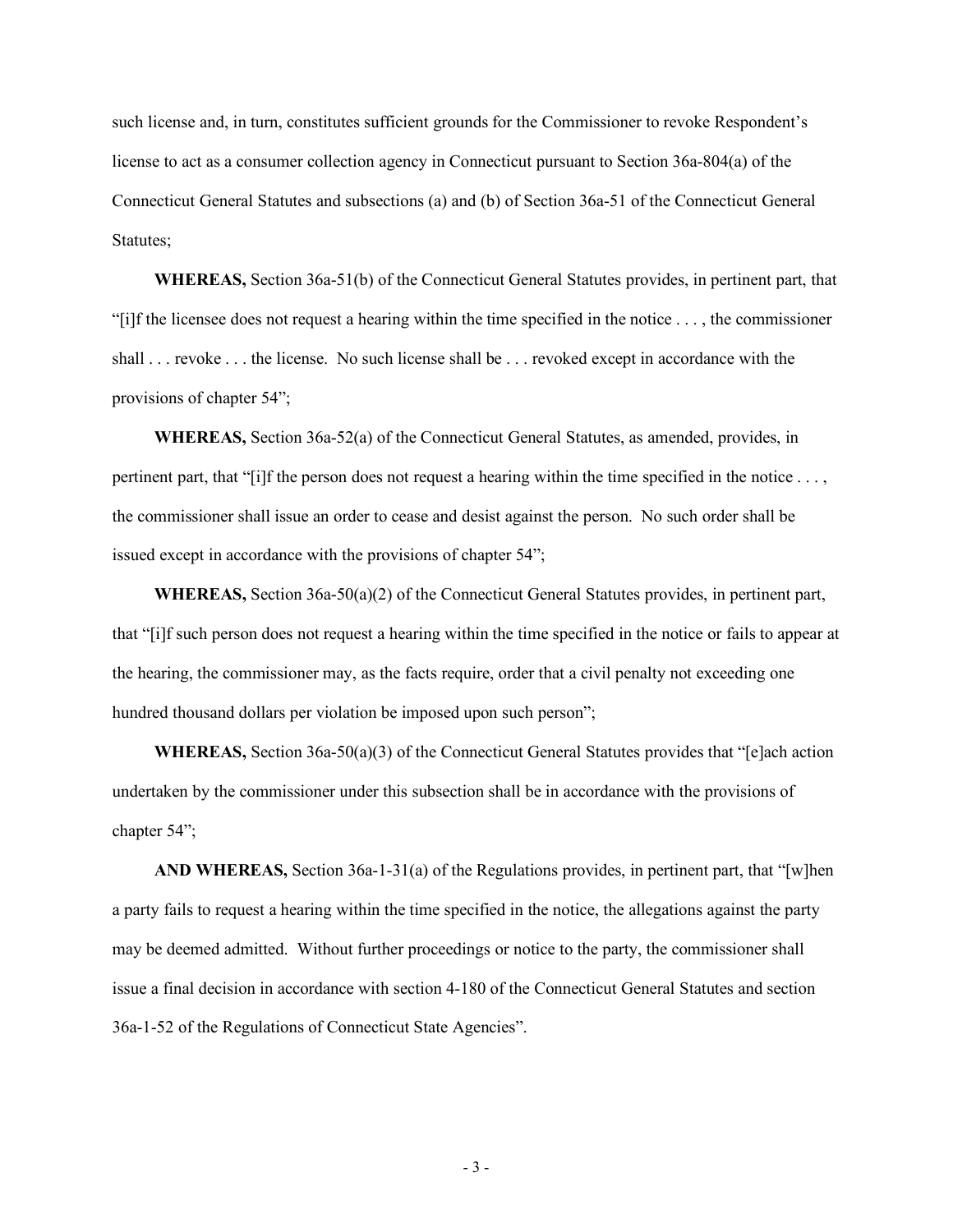## **II. FINDINGS OF FACT AND CONCLUSIONS OF LAW**

1. The Commissioner finds that the matters asserted, as set forth in paragraphs 5 through 10, inclusive, of Section II of the Notice, shall constitute findings of fact within the meaning of Section 4-180(c) of the Connecticut General Statutes, and that the conclusions as set forth in paragraphs 1 and 2 of Section III of the Notice shall constitute conclusions of law within the meaning of Section 4-180(c) of the Connecticut General Statutes and Section 36a-1-52 of the Regulations of Connecticut State Agencies.

2. The Commissioner finds that sufficient grounds exist to revoke Respondent's license to act as a consumer collection agency in Connecticut from 25600 Rye Canyon Road Suite 209, Santa Clarita, California, pursuant to Section 36a-804(a) and subsections (a) and (b) of Section 36a-51 of the Connecticut General Statutes. The Commissioner also finds that Respondent has engaged in acts or conduct which forms the basis to issue an order to cease and desist against Respondent pursuant to Section 36a-52(a) of the Connecticut General Statutes, as amended, and to impose a civil penalty upon Respondent pursuant to Section 36a-50(a) of the Connecticut General Statutes, as amended.

3. The Commissioner finds that the Notice was given in compliance with subsections (a) and (b) of Section 36a-51 of the Connecticut General Statutes, Sections 36a-52(a) and 36a-50(a) of the Connecticut General Statutes, as amended, and Section 4-177 of the Connecticut General Statutes.

#### **III. ORDER**

Having read the record, **I HEREBY ORDER,** pursuant to Sections 36a-804(a) of the Connecticut General Statutes, Sections 36a-52(a) and 36a-50(a) of the Connecticut General Statutes, as amended, and subsections (a) and (b) of Section 36a-51 of the Connecticut General Statutes, that:

- 1. The license of Yes Online Inc d/b/a Dynamic Legal Recovery d/b/a YES ONLINE INC to act as a consumer collection agency in Connecticut from 25600 Rye Canyon Road Suite 209, Santa Clarita, California, be and is hereby **REVOKED**;
- 2. Yes Online Inc d/b/a Dynamic Legal Recovery d/b/a YES ONLINE INC **CEASE AND DESIST** from violating Section 36a-17(e) of the Connecticut General Statutes;
- 3. A **CIVIL PENALTY** of One Hundred Thousand Dollars (\$100,000) be imposed upon Yes Online Inc d/b/a Dynamic Legal Recovery d/b/a YES ONLINE INC to be remitted to the